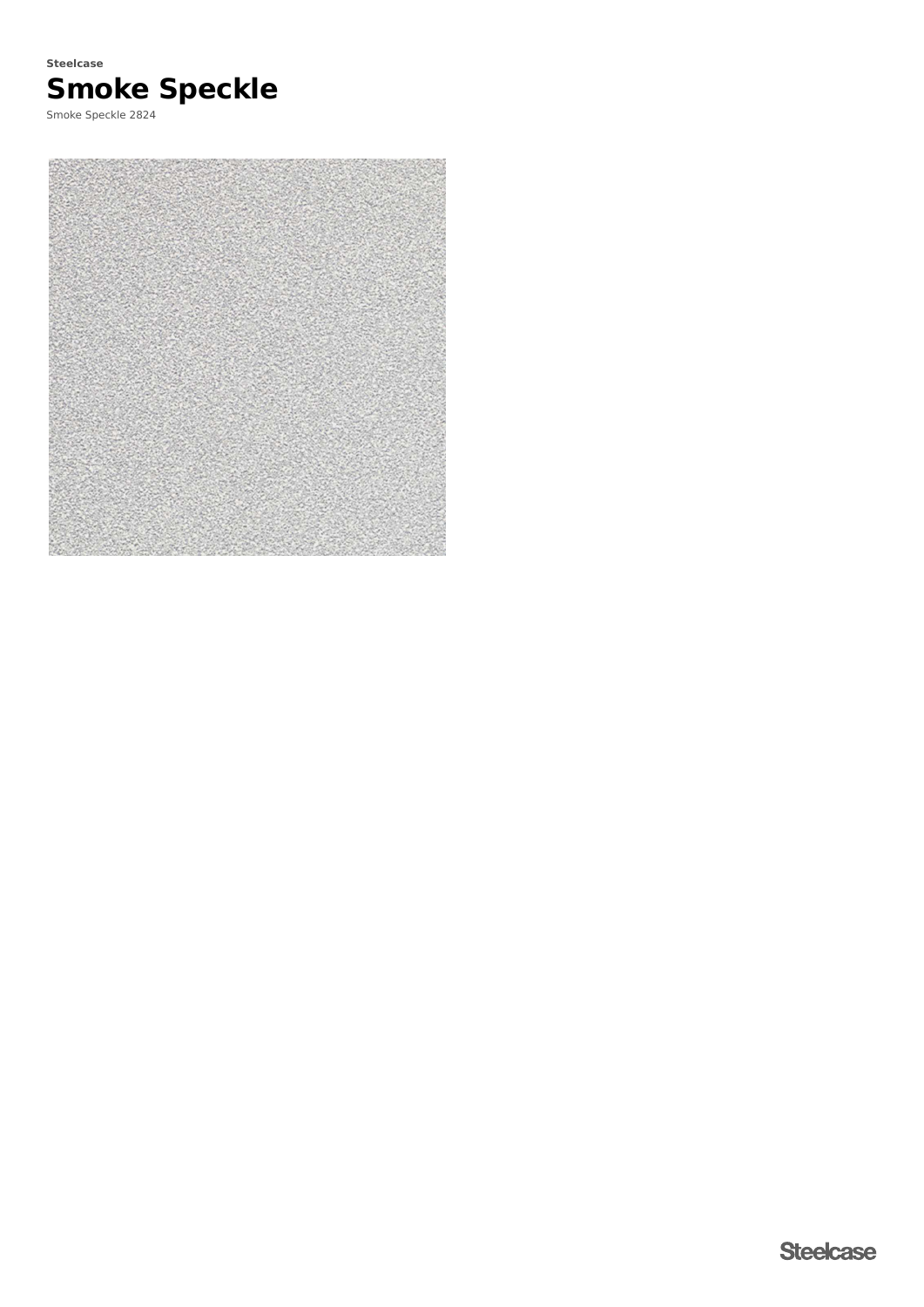### **Smoke Speckle Steelcase**

## **HIGH-PRESSURE LAMINATE**

| <b>Material Type</b>       | High-Pressure Laminate, Laminate                           |  |  |
|----------------------------|------------------------------------------------------------|--|--|
| Price                      | Laminate 1                                                 |  |  |
| <b>Offering</b>            | <b>Standard Surfaces</b>                                   |  |  |
| <b>Brand</b>               | Steelcase, Steelcase Health, Coalesse, West Elm, Orangebox |  |  |
| <b>Global Availability</b> | Americas                                                   |  |  |
| Design                     | Pattern                                                    |  |  |